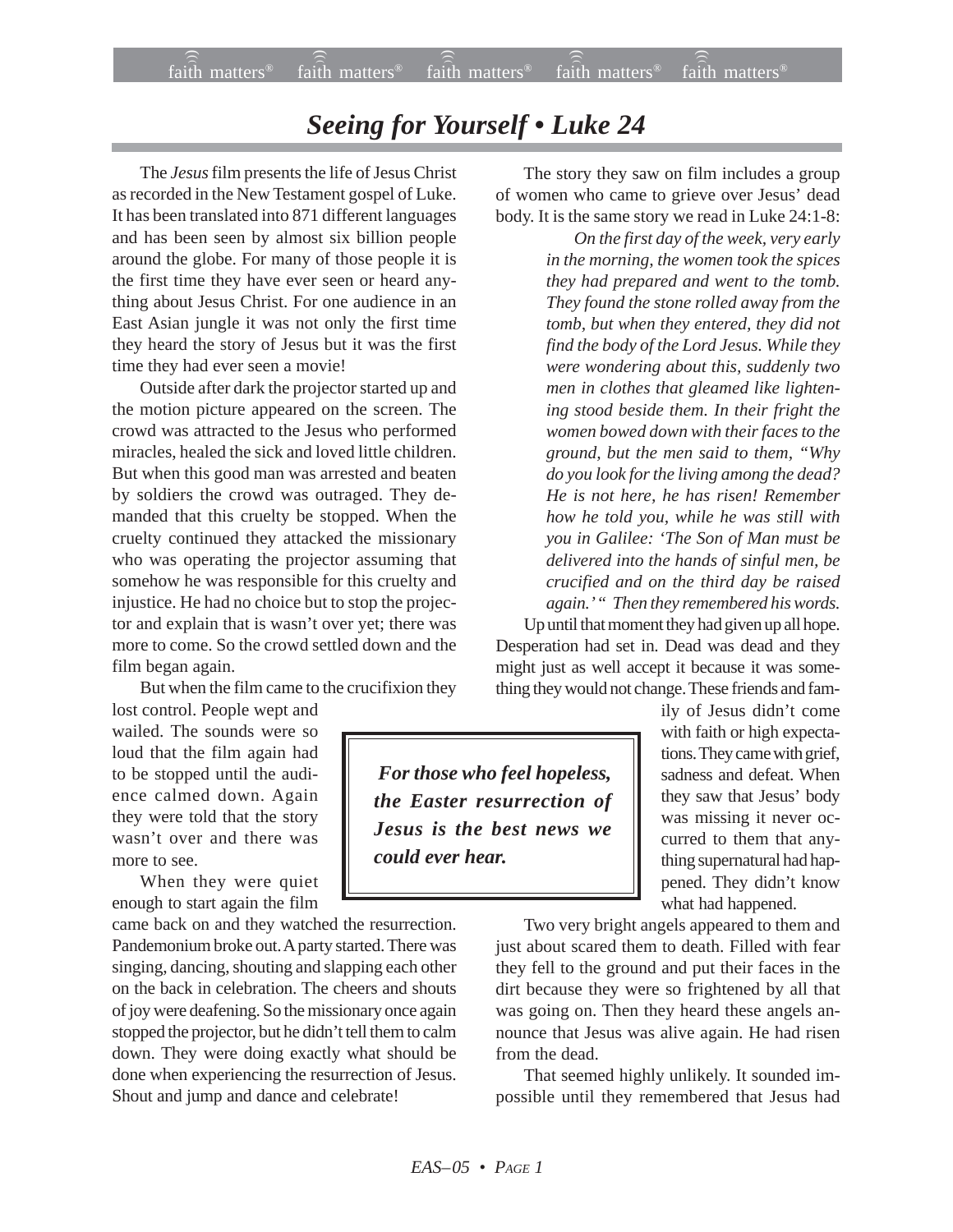actually predicted that this would happen. They had seen his miracles. They had heard his teaching. They knew his character. What Jesus had predicted had come true!

For women and men of every generation this is what Jesus does. He brings hope to replace grief; he brings new life right out of death. For those who feel hopeless, the Easter resurrection of Jesus is the best news we could ever hear.

These women had to tell! They rushed into the city of Jerusalem to report to Jesus' other disciples who were hiding out in a safe house. In Luke 24:9-12 we are told:

> *When they came back from the tomb, they told all these things to the Eleven and to all the others. It was Mary Magdalene, Joanna, Mary the mother of James, and the others with them who told this to the apostles. But they did not believe the women, because their words seemed to them like nonsense. Peter, however, got up and ran to the tomb. Bending over, he saw the strips of linen lying by themselves, and he went away, wondering to himself what had happened.*

Have you ever told the truth and no one would believe you? You're all excited but no one seems to care? For Jesus to come back to life seemed too farfetched for any of them to believe. It just sounded to them like absolute nonsense. But Peter wondered, "What if it really happened?" Maybe it was true! So, on the outside chance, he ran to the tomb to see for himself.

Peter is like all of us who are naturally skeptical. The difference is that he was willing to check out the possibility even if he had his doubts. He went to the tomb and found it empty. It wasn't absolute proof, but it was enough to start him down the road to faith.

Luke 24:13-32 tells about a couple who one night were walking the seven miles from Jerusalem to their hometown of Emmaus. While they were walking a stranger came along and walked and talked with them. He asked what they were talking about. They were surprised to hear that he didn't know the big news. In verses 18-24 we hear the following dialogue:

*"Are you only a visitor to Jerusalem and do not know the things that have happened there in these days?"*

*"What things?" (the stranger) asked. "About Jesus of Nazareth," they replied. "He was a prophet, powerful in word and deed before God and all the people. The chief priests and our rulers handed him over to be sentenced to death, and they crucified him; but we had hoped that he was the one who was going to redeem Israel. And what is more, it is the third day since all this took place. In addition, some of our women amazed us. They went to the tomb early this morning but didn't find his body. They came and told us that they had seen a vision of angels, who said he was alive. Then some of our companions went to the tomb and found it just as the women had said, but him they did not see."*

Then the stranger shared with them how this perfectly fit with all the Old Testament prophecies. The couple was dazzled by the stranger's information and insights so they invited him home for dinner. During dinner they suddenly realized that this was no stranger at all. This was Jesus! It was true. He was alive . . . and right there eating dinner and talking with them.

How could it take them so long to recognize and believe that Jesus was right there in front of them? Well, there have been lots of people like Cleopas who can look Jesus in the eye and somehow think he is someone else. There are couples who have Jesus come right into their homes but don't sense who he is. People have had conversations with complete strangers who were sent by God and they failed to recognize that God was the one who sent those strangers and spoke those words. There are stories of those who have been up close with Jesus and never recognized who he was. But that's what the Easter story is all about. It's about opening our eyes so that we can see Jesus for ourselves.

This couple from Emmaus was so excited that they practically ran the seven miles back to Jerusalem to report what had happened. They searched out Jesus' family and friends who were hold up